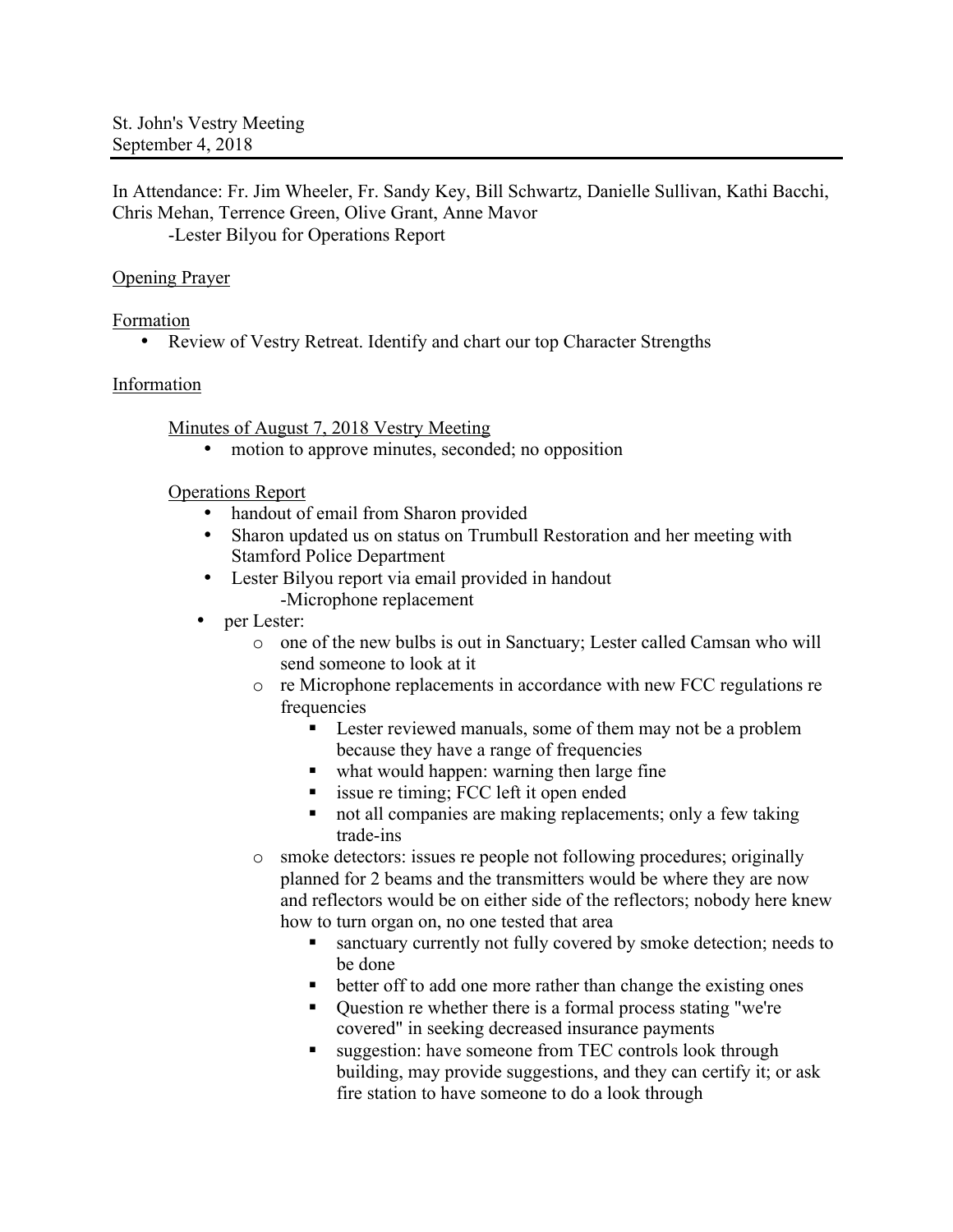Treasurer Update

- provided via email
- Melody & Chris met with Jane; notes taken by Melody re what was officially tagged in our endowment and what is not
- Discussed pool of money in a general operating account for things such as emergency situations or safety issues
- Email re list of priorities (ie. repair costs for leaky roof) & Vestry to respond expeditiously
- Available Funds for Maintenance Projects (if report from Jane & Melody is ready)

Update on Fall Pledge Appeal

- Father Sandy: received an email re Stewardship Best Practices, being held by Diocese on Thursday 9/6, 6-8PM
	- o Father Sandy to attend; to see if other committee members can go

Update on Whose Terms are up at the Annual Meeting in January

- handout provided via email
- question: who determines the terms?
	- o by-laws; can be amended
- suggestion for an assistant treasurer in the future to aid learning curve

Faithful Futures of Stamford

- notes from last meeting provided via email
- similarities in priorities of different Vestries
- group has made progress, working on a focus group
- Fr. Sandy working with UConn; promoting others events
- next meeting October 18th at St. John's
- Question: timeline/objective for presence at UConn?
	- o meeting on Thurs 9/6 at 10AM at St. Andrews
- discussed signing a contract with St Andrews to rent a room in the kitchen in the 9 months remaining of school year to have a presence somewhat on campus; issue of legitimacy on campus
	- o budget created; site established; contract to be signed
	- o listening post on campus not going to happen for time being
	- o Stamford Interfaith Clergy Group: 5 clergy members very much a part of group right now
	- o discussed need for press coverage for the group

### Discussion

Nominating Committee for 2019 Vestry and Officers

- need to start in September
- traditionally Vestry has put those who are retiring as key members of committee
- Melody, Aldrich, Olive and Danielle to be on committee; suggestion to ask Denise Wade and Jon Saunders to assist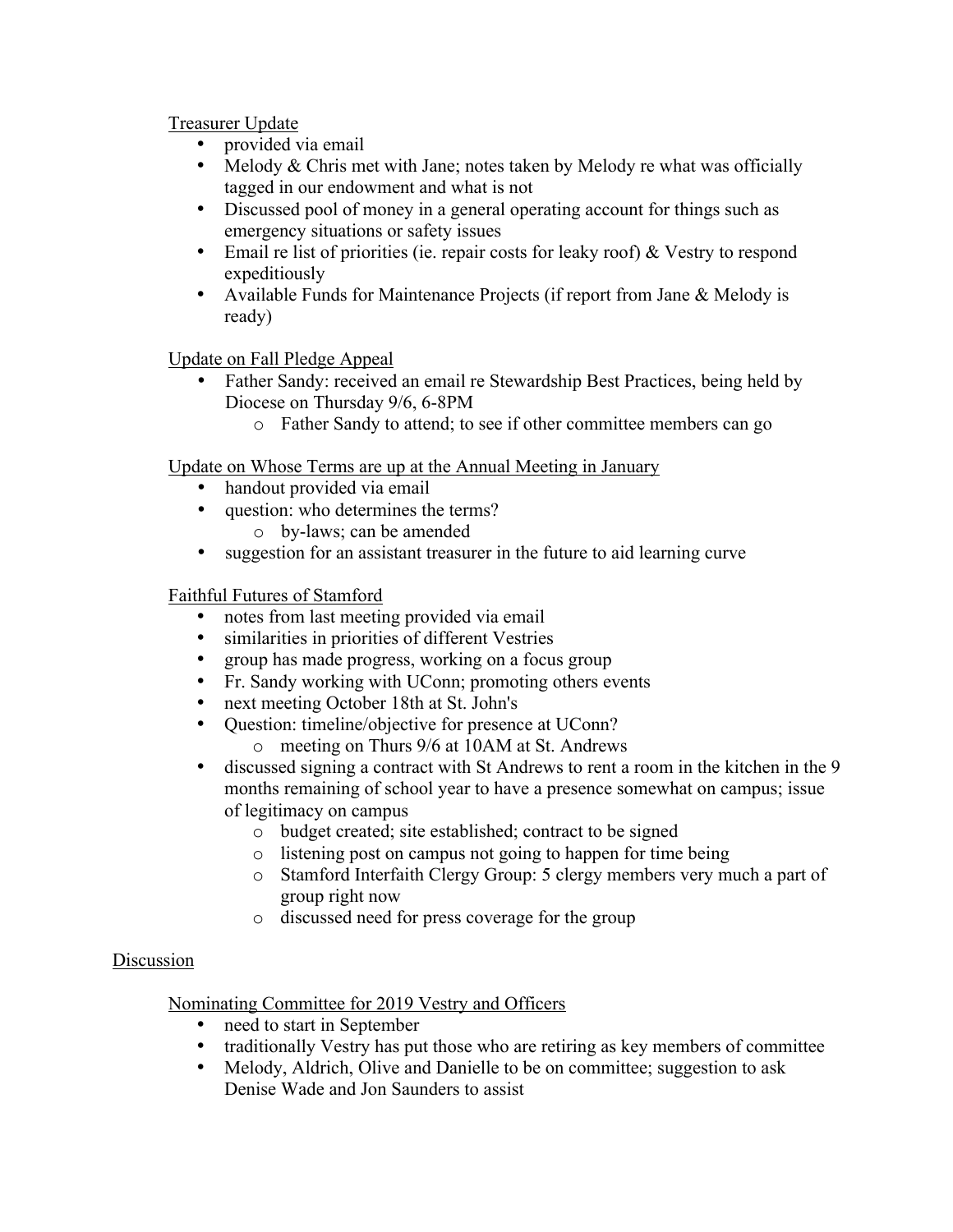### Christmas Show

- date: December 9th; Sandra on board again
- concerns re timeline discussed; discussed asking for help from Iglesia Betania & L'Epiphanie
- assistant for Sandra
- Father Jim to update Sandra on discussion

## What Should/Can the Vestry be doing to prepare for the Interim when Jim retires?

- need for meeting with LeAnn Tolzman; discussion re timing<br>• discussed need to start looking for interims; who can contact
- discussed need to start looking for interims; who can contact interims

## Decisions

Volunteer Recognition Event (Chris, Beth and Danielle)

- discussed plans and dates; November 17th in the Eagle's Loft
- issue re format
- slideshow of photos; discussed live entertainment
- group will need more help from Vestry in future

## Approve Final Version of the Procurement Policy

- handout provided
- motion to approve procurement; seconded; thanks to Kathi
	- o all in favor; unanimous
- question re having a policy and procedure manual
- Danielle to assist Fr. Jim in including other policies and procedures to include in manual
	- o include policies/procedures re discretionary funds; policy re non member visits
	- o 3 additional binders-one for each liaison

Additional Smoke Detector Beam Detector to Cover Sanctuary/Choir

- approx. \$3,700; request for updated bill; Lester to send
- Chris to discuss with Jane and Melody re funding;
- motion to approve the project, continue with Lester as project manager and need for proper communication; check not to be written until Lester tells us its done
	- o seconded; no further discussion; all in favor, no opposition

### Other Parish Business & Concerns

Any item Vestry members want to tag for our October meeting

- looking into setting up a phone line for Vestry meetings for absent Vestry members to call in on
- Veteran's Day
- Update from Mattie after Welcome Weekend; feedback for those who signed up
- Ron to send around email re roofing for Vestry to vote on